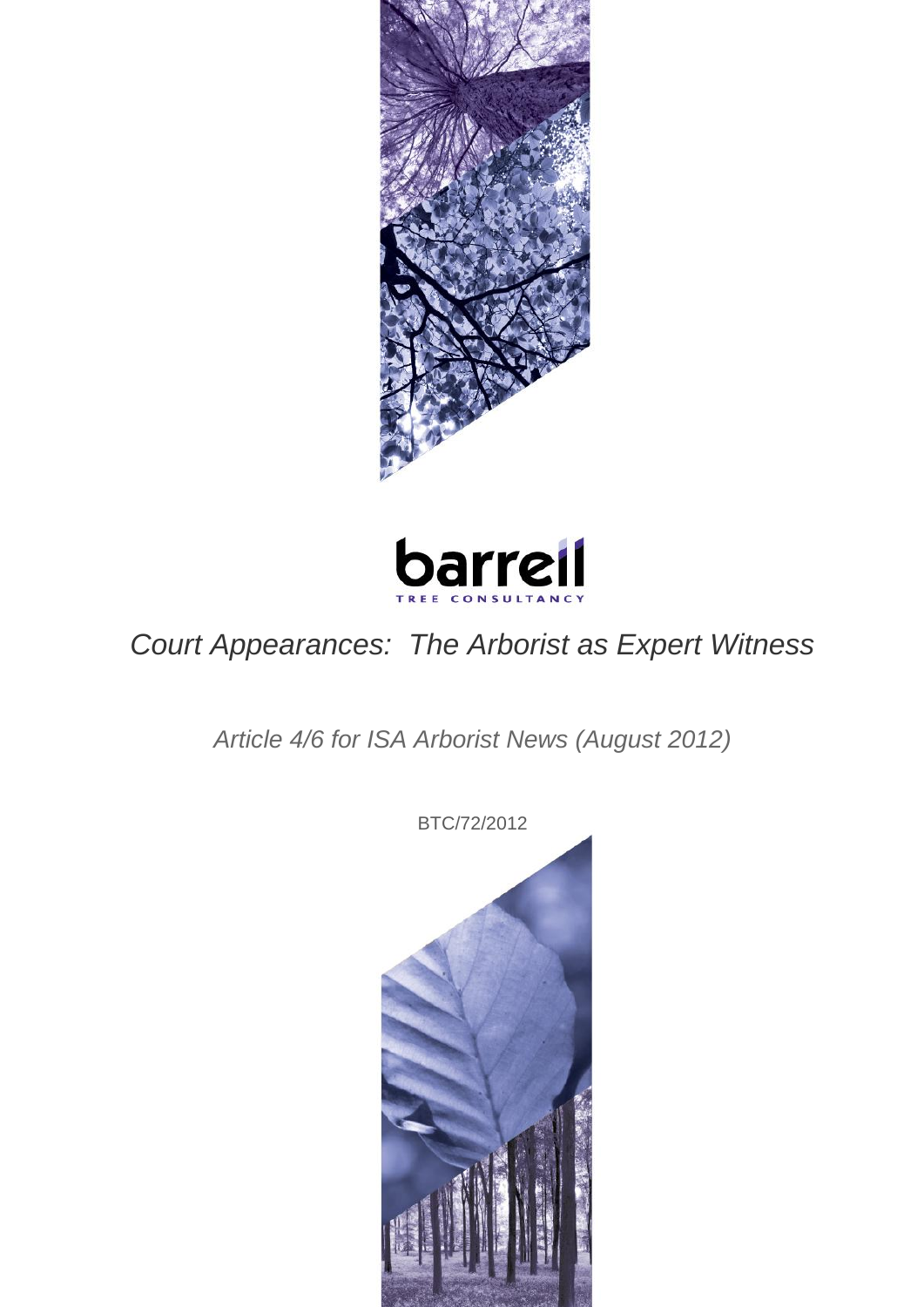



In this fourth article in a series on arboricultural consultancy, Jeremy Barrell examines the role of the expert witness, particularly when all the reports are done and the time has come to be tested in court. Even for the most experienced expert this is a rare event, so there is very little opportunity to learn from past mistakes. Cross-examination by lawyers intent on exposing your every weakness and grinding away your credibility, piece by piece, is a truly lonely place. To be a successful expert witness is both technically and psychologically demanding, with many consultants seeing the appearance in court as the pinnacle of professional practice.

The following article was adapted .from an item first published in The ARB Magazine, the quarterly magazine for members of the Arboricultural Association [\(www.trees.org.uk\)](http://www.trees.org.uk/).



Appearing in a civil case at The Royal Courts of Justice in London, England, is the ultimate challenge for expert witnesses in the UK, and only the very best succeed in this daunting legal institution.

In very general terms, witnesses of fact in legal proceedings are people who have actually been involved in an event as a participant or a bystander, and any of us could find ourselves in court in this capacity. Once in court, examination revolves around what was done and seen<br>to establish the facts, with no to establish the facts, with no requirement to provide opinions. In contrast, the role of an expert witness is to assist the court in analyzing facts of a specialist nature that are beyond the experience of the court, and to provide opinions. The court then assesses the weight that should be applied to those opinions as part of the process of arriving at a judgment on the issues being considered. In practice, expert witnesses can appear in a range of formal proceedings where a specialist's advice is needed, including criminal prosecutions, civil claims for damages, and tribunals or inquiries relating to land use planning. In this article, the focus is on acting as an expert witness in civil proceedings in the UK, although the principles explored will broadly apply to similar circumstances around the world.

Civil courts are where arguments and disputes are heard for the purpose of deciding liability — who is responsible and what damages, if any, are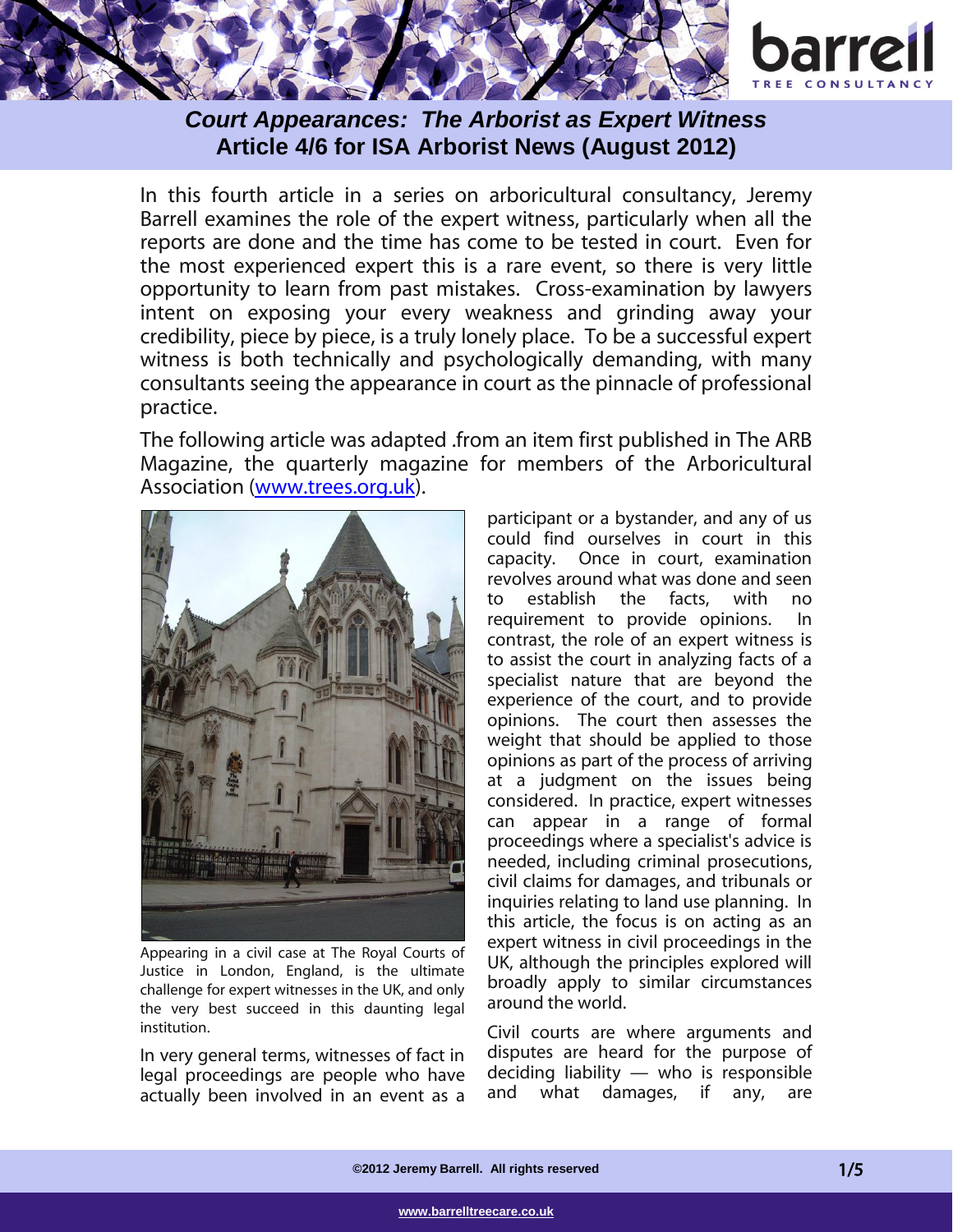

appropriate so as to compensate for any harm suffered? For the majority of expert witnesses involved in civil cases, much of their time is spent preparing formal reports because actually appearing in court does not happen very often. Many cases are settled on the basis of the expert reports, which is an important benefit of expert involvement. Other cases settle on the court steps or are abandoned part-way though, as one side realizes their cause is lost and concedes. There are no reliable statistics, but some experts report as few as one in every ten to fifteen instructions results in a court appearance!

Once in court, the normal procedure is for the aggrieved party (called the claimant in the UK and the plaintiff in the U.S.) to set out their case first, followed by the accused party (the defendant) to explain why they are not to blame. In most instances, each party has solicitors (counsel) and barristers (trial attorneys) to present their position, and expert witnesses assist in that process. Each expert is led through the points at issue by their own counsel, called Examinationin-Chief (often called Direct Examination in the U.S.), followed with Crossexamination by the opposing counsel, and then an opportunity for Reexamination (often called Redirect in the U.S.) by their own counsel. A judge listens to all the evidence, forms a view on how much weight to assign to each position, and delivers a judgment that is usually final, but permission to appeal to higher courts is sometimes granted.

If you are an expert with aspirations to appear in court, being mindful of these points may assist in making the most of the opportunity:

Attention to detail: A frequent pastime of

cross-examining counsel is to explore the seemingly insignificant detail of an expert's opinion and expose any cracks, inconsistencies, or weaknesses. Most big things, including expert opinions, are made up of lots of smaller parts, fitted together. A commonly effective strategy for inflicting damage to that overall opinion is to create doubt about — or even worse, to prove false — one of the constituent parts. The individual elements that make up a position or view seem important to lawyers and judges, which in turn means that experts who ignore paying careful attention to this aspect, do so at their peril. Everything matters — spelling, typos, names, dates, times, measurements, and records of conversations. Every detail that an expert gets caught on is accumulating damage to credibility, and puts them one step closer to the precipice of failure.

Public speaking: Thankfully, for those of us who are not natural public speakers, this is a skill that can be learned and developed. There are many, simple applicable techniques that can make a huge difference in the caliber of one's presentation and minimize the stress induced. Public speaking is an essential expert skill that will have to be mastered by all those with high ambition. If public speaking is a source of anxiety for you, then look for help from professionals, get plenty of practice, and prepare thoroughly every time. Most of us will probably never be fully at ease, but the more you do it, the easier it gets.

Courtroom awareness: It is almost a reflex action to look at, and answer to, the person who asks a question, but it is wise to re-think that approach when in court. The expert's duty is to the court, and the judge represents where the focused expert should concentrate. Cross-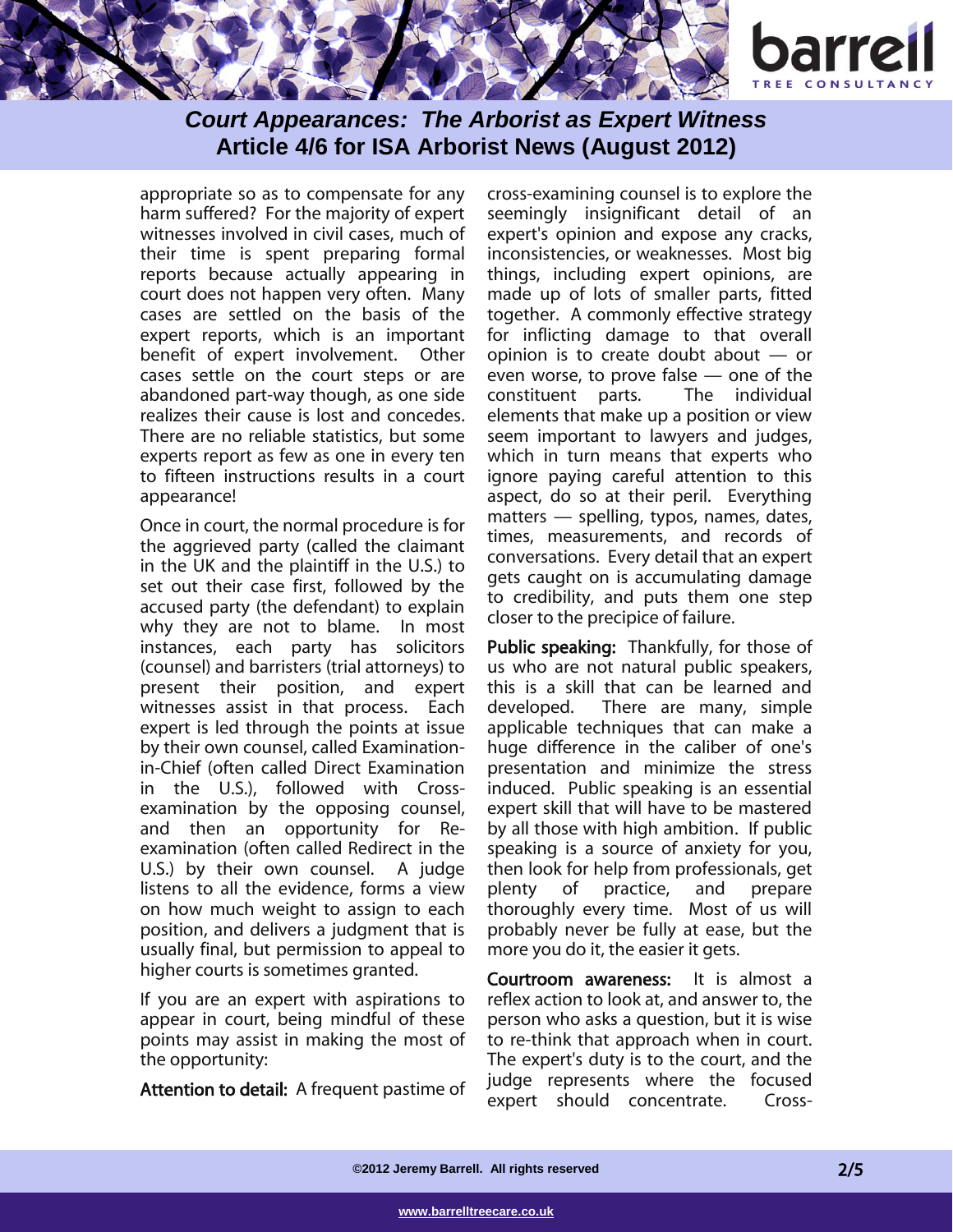

examining counsel's job is to engage, distract, disorientate, and destabilize that focus through a range of tactics. Effective experts will always avoid directly engaging with cross-examining counsel, answer directly to the judge, pause while a judge is writing, and take the lead from the judge, rather than the multitude of distractions that can be thrown by the other side.

Good manners and common courtesy: Generally, judges do not take kindly to bad manners or any type of discourtesy. Experts should always observe these common courtesies: never interrupt, talk over other speakers, or show disrespect for the opinions of others. If an expert is being bullied or if these courtesies are lacking, then an appeal voiced directly to the judge will usually settle the matter (and often deal a psychological blow to the other side at the same time if the appeal is upheld). The perfect scenario for the other side is that an expert is goaded into responding to these pressures by being equally discourteous, and is then pulled up by the judge.

First impressions: Successful experts work very hard to align people to their opinions by creating positive impressions. First impressions really do matter. We make decisions every day (and often very quickly) that are based on how people look, or the written material they produce. Interactions that are pleasant, personable, interesting, professional, tidy, concise, and easy to understand, facilitate alignment and engagement. Impressions that are boring, untidy, bland, amateur, and complicated foster alienation, and are often difficult to recover from especially in the courtroom.

Body language: It is well known that

effective communication is highly influenced by body language. The posture and disposition of the speaker often makes a much stronger initial impression than the content of the words being spoken. This subconscious language is not apparent in the preparation of reports, of course, but it is there to be used in court, where visual and verbal cues dominate the impact on proceedings. Whether we recognize it or not, we are all highly influenced by the gestures, expressions, posture, and tone of the people we meet, and experts are no different. The most effective expert witnesses will be aware of this power of persuasion and use it to their advantage by enhancing the positives and suppressing the negatives. Smiling, open gestures, and dominant posture are all hallmarks of polished performers, and essential parts of a successful package.

Confidence versus arrogance: There is a fine line between being confident — that is, having a deep understanding of your position and being arrogant, which is showing a disregard of other perspectives to the extreme. Experience breeds confidence, which is why having done what you are talking about is so important. Cross-examining counsel will attack opposing experts from all sides. It is debilitating and demoralizing to be continually ground down in this way, but that is the nature of being an expert witness. Confidence is born from a thorough analysis and understanding of the germane issues, and spending time in advance to work on this detail often proves a wise investment when the day in court finally arrives.

Passion: Enthusiastic people who care about their work can be more of an exception than the rule, but it makes a big difference. Passion, in moderation,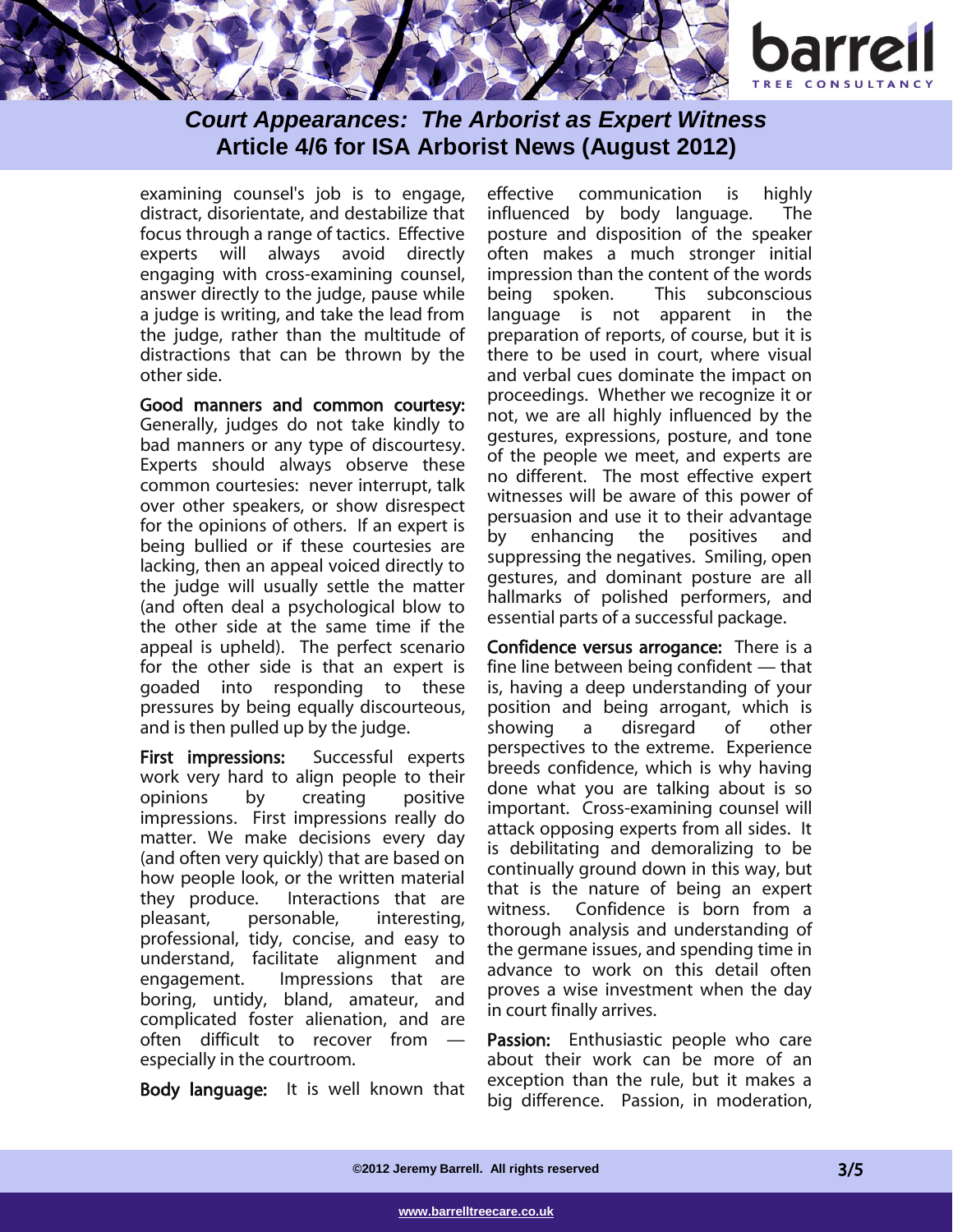



can have a very positive effect, and even the most cautious judges are likely to be more receptive to an expert's opinion if they detect a caring attitude and a deepheld belief in the reasoning. If it is just a job and that is all it ever will be, then being an expert witness is probably not for you.

Calmness: Effective experts remain calm at all times and are never provoked into emotional or uncontrolled outbursts. Cross-examining counsel often try to engage an expert directly and stir up as much emotion as they can. One of the primary objectives for an expert is to provide balanced and well-reasoned opinions that are free from emotional bias. Any display of poor emotional control when under pressure can undermine an expert's objectivity, and hand the initiative to the opposition. Experienced experts avoid direct engagement with the questioner and direct their answers to the judge or jury.

Honesty and integrity: One tough challenge for expert witnesses is to build up and maintain a positive perception of honesty. Courtrooms are inherently confrontational, and although an expert's duty is to be above advocacy, it can be an uphill struggle because they are perceived to be part of a team (supporting either defendant or claimant/plaintiff) that has precisely the opposite duty — to advocate one position or the other. The conflicts are very real and the only way to succeed is to be meticulously honest. Avoid arguing a lost point and always concede immediately if you are proved wrong. That is easy to say and psychologically hard to do, but the odds are, it can be more damaging if you persist in trying to fight a lost cause.

Supporting your team: Although bound by the professional constraints of independence and impartiality; an expert is still part of a team, which would normally include a barrister (trial attorney), an instructing solicitor (counsel), and possibly experts from other disciplines. An overriding duty to the court does not preclude them from supporting the team effort, and the most effective experts will do this, where there is no conflict. A great way to help your barrister/attorney is to take detailed notes of all the examination and testimony, including accurate quotes of key statements, where possible. Although most cases are recorded, the recordings are not available for barristers/attorneys to prepare their summing up at the end of the case, and they do not have time to write down every detail as they examine each witness. Taking long and accurate notes is tough to do, especially if the case runs for days, but it can pay big dividends to have an accurate record of who said what and when. Although there is certainly a lot to think about, there are no obvious secrets to becoming a successful expert witness. Careful consideration of many small things can often add up to a big result and so meticulous attention to detail is very important. When in court, the difficulty is often trying to remember all of those little points when bigger distractions dominate. Supreme experts balance all these considerations in the heat of the moment, using the poise of their experience to deliver the perfect performance. Such moments are rare indeed and, when one comes along, there is usually only one chance to get it right!